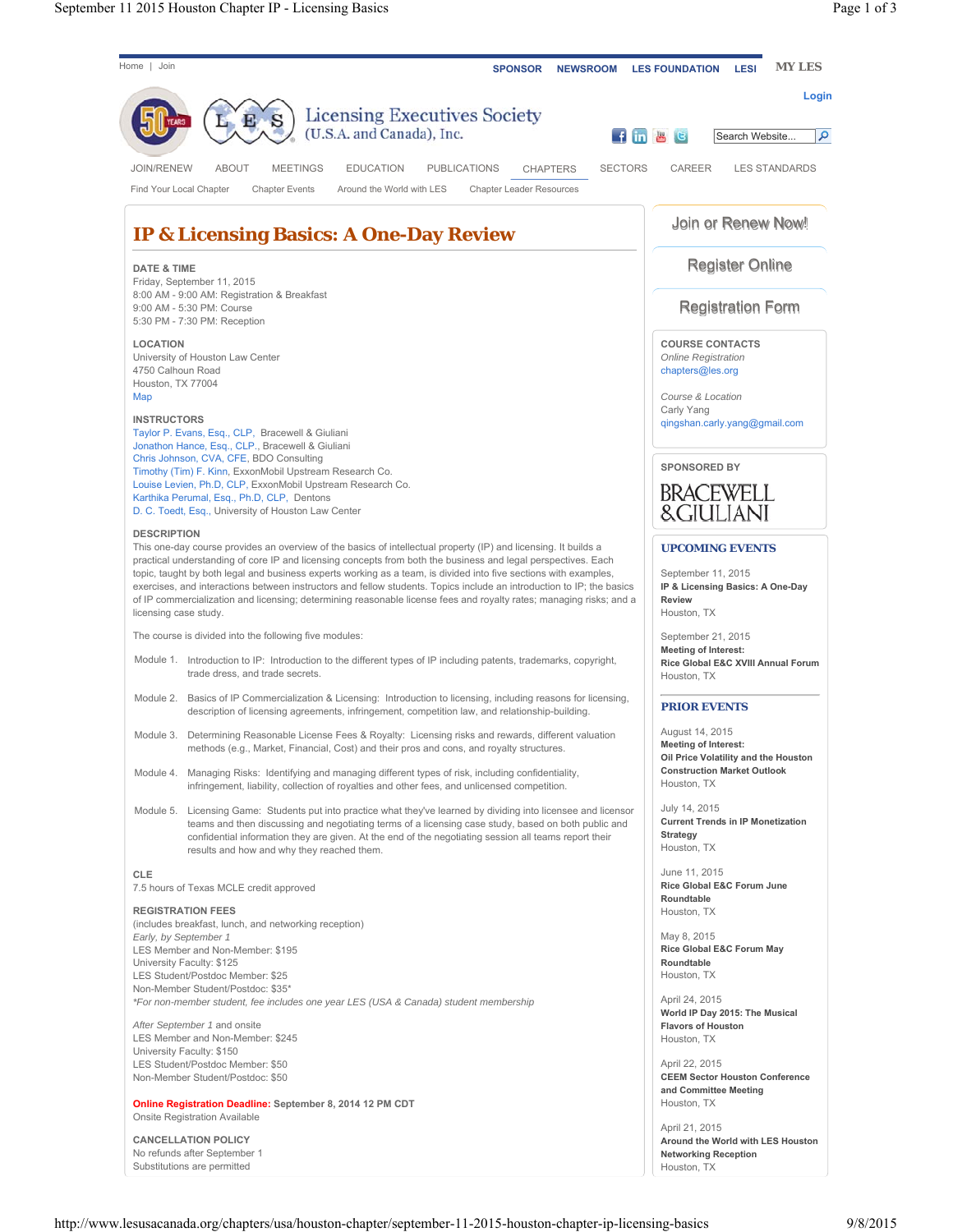## **BIOS**

**Taylor Evans, Esq., CLP.** Taylor is an intellectual-property attorney in the Houston office of Bracewell & Giuliani, LLP. He has worked in a variety of areas, including oilfield equipment, oil and gas drilling techniques, mechanical arts, biotechnology, medical devices, and semiconductor fabrication and packaging. Taylor's litigation experience includes discovery, infringement analysis, motion practice, and trademark opposition proceedings before the Trademark Trial and Appeal Board. Taylor holds a J.D. degree, cum laude, from the Franklin Pierce Law Center and a B.S. degree in mechanical engineering from the University of Utah.

**Jonathon Hance, Esq., CLP.** Jonathon Hance focuses his practice on energy and intellectual property litigation, with an emphasis on complex commercial disputes relating to energy-supply agreements in the oil and gas, renewable, solar, chemical, and petrochemical industries. His litigation practice also includes cases of patent infringement, trademark infringement, false-marking, and misappropriation of trade secrets in the areas of software, open-source code, mobile devices, computer hardware, gTLDs (generic top-level domain names), and network infrastructures. Mr. Hance served as a judicial clerk to the Honorable Jennifer Walker Elrod of the United States Court of Appeals for the Fifth Circuit.

Mr. Hance has a degrees from Southern Methodist University in Applied Mathematics, Computer Science, and Viola Performance and J.D. from Washington and Lee University School of Law. He is a Certified Licensing Professional (CLP).

**Chris Johnson, CVA, CFE**. Chris Johnson is a director in BDO Consulting's Houston office. His work focuses primarily in the areas of expert witness services, valuation analyses and economic analyses. His areas of expertise include intellectual property damages, lost profits analysis, contract damage quantification, and class action damages analyses. He has provided valuation services in the context of litigation and for management's strategic planning and financial reporting. He has valued intellectual property, options, warrants and preferred stock. Chris also conducts economic impact analyses to determine the economic impact associated with various forms of stimulus. He has developed analyses estimating the impact that major sporting events, conventions and corporate relations have on regional economies. Chris holds an M.S. in economics from Texas A&M University and a B.A. in economics from Trinity University. He is a Certified Valuation Analyst and a Certified Fraud Examiner.

**Timothy (Tim) F. Kinn**.Tim Kinn has over 25 years of experience in the petroleum refining and petrochemical industries; he holds a B.S. degree in Chemical Engineering from the University of California at Berkeley and a Masters Degree in Business Administration from Rutgers University. He was an office in the US Army and held a number of leadership positions before joining Mobil Chemical Company in 1990 as a process engineer in their olefins and aromatics facility in Beaumont, Texas. He served in several olefins-related engineering and production positions before being transferred to Mobil's process research labs in Paulsboro, New Jersey. While there, he was responsible for the development and commercialization of a number of aromatics technologies including MTDP-3 and TransPlusTM , which received a 2013 Edison Award from the Research & Development Council of New Jersey. Following this, he held the postion of Paraxylene Marketing Manager for the Americas and several engineering positions, both in the US and in the Middle East. Tim moved to ExxonMobil Chemical's licensing organization in 2004 and was the aromatics technology licensing manager for the Middle East and Asia. He transferred to his present position at ExxonMobil Upstream Research Company in 2008 as an Intellectual Property and Licensing Associate supporting the company's engineering research activities. In this role, he is responsible for assisting in development of research agreements, including joint industry projects, joint development agreements, and licensing of technology both in and out.

**Louise Levien, Esq., CLP.** Louise has worked in a diverse series of assignments at Exxon and ExxonMobil in Upstream Research for over 30 years. She has performed research in Petrophysics, Geologic Modeling, and Visualization, supervised diverse research programs and held several assignments in Planning and Analysis. After working with IP from the business side of ExxonMobil for many years, Louise joined the ExxonMobil Upstream Research Center's intellectual property and licensing group in 2007. She is responsible for IP processes, the intellectual property aspects of agreements, and licensing transactions impacting ExxonMobil's upstream business. She holds a ScB degree in Geological Sciences from Brown University and MS and PhD degrees in Geochemistry from Stony Brook University. She is a Certified Licensing Professional.

**Karthika Perumal, Esq., Ph.D., CLP.** Karthika is an attorney in Dentons LLP's Intellectual Property and Technology practice in the Houston office. Before joining Dentons, she was with Bracewell & Giuliani LLP in Houston, and the Associate Director for the Center for Technology Development at the University of Texas Medical Branch in Galveston. During her ten years with UTMB, she developed commercialization strategies for over 65 technologies including multi-party collaboration agreements, sponsored research agreements, material transfer agreements, options and licensing transactions; she also participated in structuring and financing of six start-up companies for various pharmaceutical, medical device and medical informatics products. As part of her scientific training, Karthika was also involved in biological research projects and has published several articles in peer reviewed journals. Karthika holds a J.D., magna cum laude, from the University of Houston and a Ph.D. in pharmacology from Baylor College of Medicine, and is a Certified Licensing Professional.

**Dell Charles "D. C." Toedt III, Esq.** D.C. is an attorney and arbitrator and a faculty member at the University of Houston Law Center. He was formerly a partner and member of the management committee at Arnold, White & Durkee, one of the largest intellectual-property law firms in the U.S., and then vice president and general counsel of BindView Corporation, a publicly-traded network security software company that he helped the founders to start, serving there until the company's successful "exit" when it was acquired by Symantec Corporation. He was the author of, among other things, the first edition of The Law and Business of Computer Software, a one-volume treatise published by Thomson West, as well as the editor of the COMMON DRAFT annotated contract terms and of the IACCM Contract Protocols. D.C. received his J.D. degree from The University of Texas at Austin, where he was on the editorial board of the Texas Law Review, and where also received his undergraduate degree in mathematics, with high honors. In between college and law school, he served his ROTC-scholarship payback time as a Navy nuclear engineering officer.

April 21, 2015 **IP Business Basics 101** Houston, TX

April 17, 2015 **Rice Global E&C Forum April Roundtable** Houston, TX

March 25, 2015 **Rice Global E&C Forum Energy Corridor Mixer** St. Katy, TX

January 22, 2015 **Family Feud: Managing disputes with an eye to preserving the relationship** Houston, TX

November 13, 2014 **What Is the Impact of the AIA, Recent U.S. Supreme Court Opinions, and Other Patent Law Developments on Patent Licensing and Valuation?**  Houston, TX

September 5, 2014 **IP Basics & Licensing Course: A One Day Review** Houston, TX

August 26, 2014 **Train-the-Trainer** Houston, TX

August 20, 2014 **Train-the-Trainer** Houston, TX

July 17, 2014 **The Ins and Outs of Funded Research** Houston, TX

April 17, 2014 **Equity Crowdfunding** Houston, TX

February 25, 2014 **Houston Networking Event** Houston, TX

February 25, 2014 **Strategic Licensing: Advanced Skills & Tools** Houston, TX

January 16, 2014 **The Law of Fraudulent Transfers Applied to Intellectual Property** Houston, TX

123